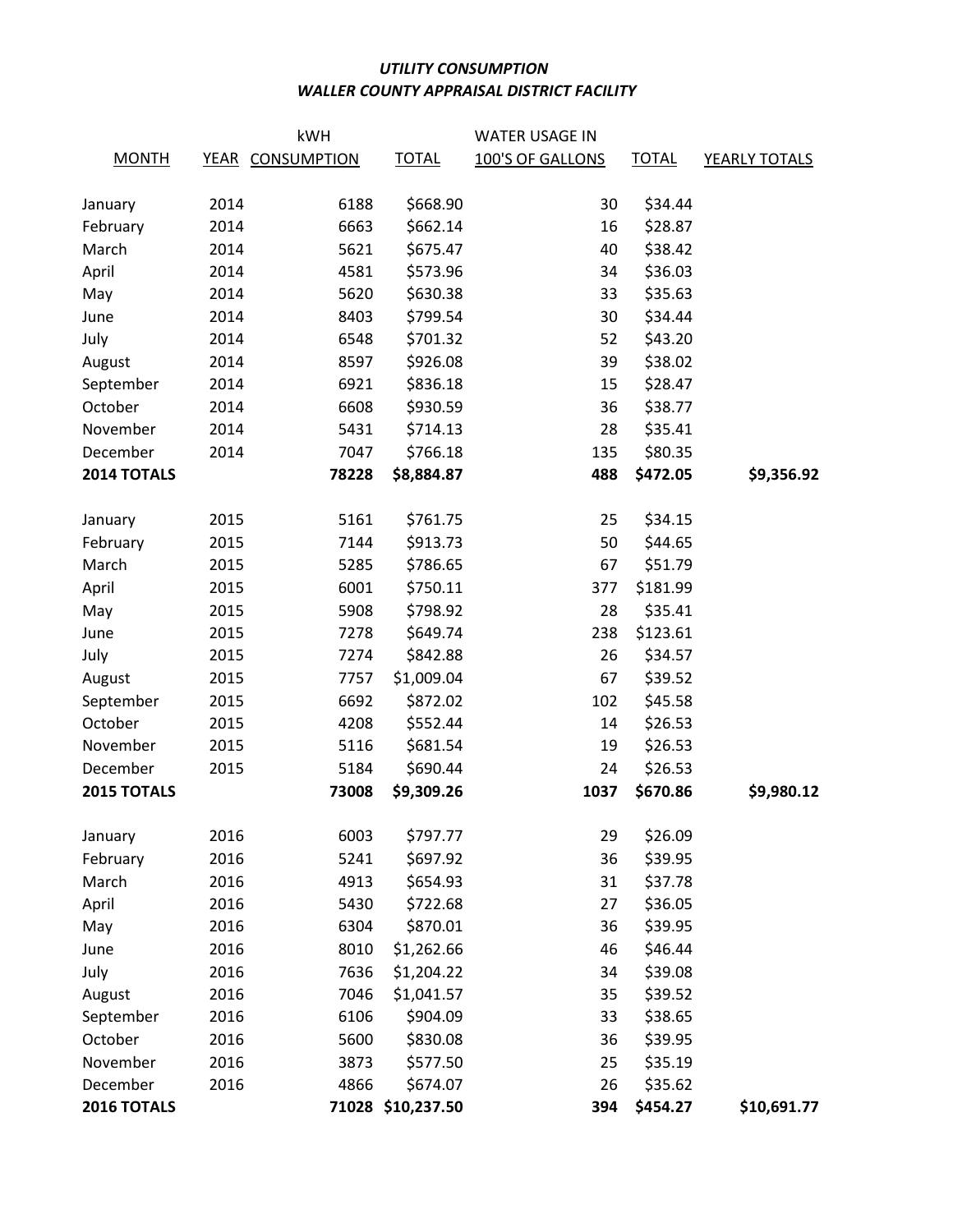## UTILITY CONSUMPTION WALLER COUNTY APPRAISAL DISTRICT FACILITY

|                    | kWH  |                  |                   | <b>WATER USAGE IN</b> |              |               |  |
|--------------------|------|------------------|-------------------|-----------------------|--------------|---------------|--|
| <b>MONTH</b>       |      | YEAR CONSUMPTION | <b>TOTAL</b>      | 100'S OF GALLONS      | <b>TOTAL</b> | YEARLY TOTALS |  |
|                    |      |                  |                   |                       |              |               |  |
| January            | 2017 | 3873             | \$577.50          | 25                    | \$35.19      |               |  |
| February           | 2017 | 4866             | \$674.07          | 26                    | \$35.62      |               |  |
| March              | 2017 | 4248             | \$589.87          | 33                    | \$38.65      |               |  |
| April              | 2017 | 4110             | \$571.06          | 30                    | \$37.35      |               |  |
| May                | 2017 | 5369             | \$742.61          | 36                    | \$39.95      |               |  |
| June               | 2017 | 5610             | \$775.45          | 33                    | \$38.65      |               |  |
| July               | 2017 | 6884             | \$949.04          | 40                    | \$41.68      |               |  |
| August             | 2017 | 7913             | \$1,089.24        | 46                    | \$44.28      |               |  |
| September          | 2017 | 8568             | \$1,178.49        | 38                    | \$40.81      |               |  |
| October            | 2017 | 7021             | \$967.70          | 26                    | \$36.69      |               |  |
| November           | 2017 | 6523             | \$899.85          | 30                    | \$38.47      |               |  |
| December           | 2017 | 4814             | \$666.99          | 21                    | \$34.46      |               |  |
| December           | 2017 | 188              | \$36.67           | 5                     | \$27.32      |               |  |
| 2017 TOTALS        |      | 69987            | \$9,718.54        | 389                   | \$489.12     | \$10,207.66   |  |
|                    |      |                  |                   |                       |              |               |  |
| January            | 2018 | 7175             | \$999.74          | 45                    | \$70.25      |               |  |
| February           | 2018 | 7445             | \$1,036.52        | 29                    | \$63.11      |               |  |
| March              | 2018 | 4258             | \$602.28          | 34                    | \$65.34      |               |  |
| April              | 2018 | 4801             | \$676.27          | 27                    | \$62.22      |               |  |
| May                | 2018 | 5617             | \$731.28          | 35                    | \$65.79      |               |  |
| June               | 2018 | 8172             | \$1,070.20        | 39                    | \$67.58      |               |  |
| July               | 2018 | 7894             | \$1,097.71        | 35                    | \$65.79      |               |  |
| August             | 2018 | 8931             | \$1,239.00        | 34                    | \$65.34      |               |  |
| September          | 2018 | 7468             | \$1,039.66        | 33                    | \$64.90      |               |  |
| October            | 2018 | 6167             | \$862.39          | 35                    | \$65.79      |               |  |
| November           | 2018 | 4816             | \$678.31          | 44                    | \$69.81      |               |  |
| December           | 2018 | 5940             | \$831.46          | 34                    | \$65.34      |               |  |
| <b>2018 TOTALS</b> |      |                  | 78684 \$10,864.82 | 424                   | \$791.26     | \$11,656.08   |  |
|                    |      |                  |                   |                       |              |               |  |
| January            | 2019 | 6076             | \$849.99          | 30                    | \$63.56      |               |  |
| February           | 2019 | 6398             | \$829.89          | 43                    | \$69.35      |               |  |
| March              | 2019 | 4536             | \$594.80          | 33                    | \$64.90      |               |  |
| April              | 2019 | 5228             | \$666.48          | 35                    | \$65.79      |               |  |
| May                | 2019 | 7311             | \$813.56          | 91                    | \$90.76      |               |  |
| June               | 2019 | 7809             | \$890.12          | 60                    | \$76.94      |               |  |
| July               | 2019 | 8295             | \$925.90          | 54                    | \$74.26      |               |  |
| August             | 2019 | 8041             | \$956.91          | 50                    | \$72.48      |               |  |
| September          | 2019 | 6829             | \$851.52          | 66                    | \$79.62      |               |  |
| October            | 2019 | 5082             | \$667.29          | 46                    | \$70.70      |               |  |
| November           | 2019 | 4122             | \$541.71          | 31                    | \$64.00      |               |  |
| December           | 2019 | 6421             | \$788.49          | 33                    | \$64.89      |               |  |
| 2019 TOTALS        |      | 76148            | \$9,376.66        | 572                   | \$857.25     | \$10,233.91   |  |